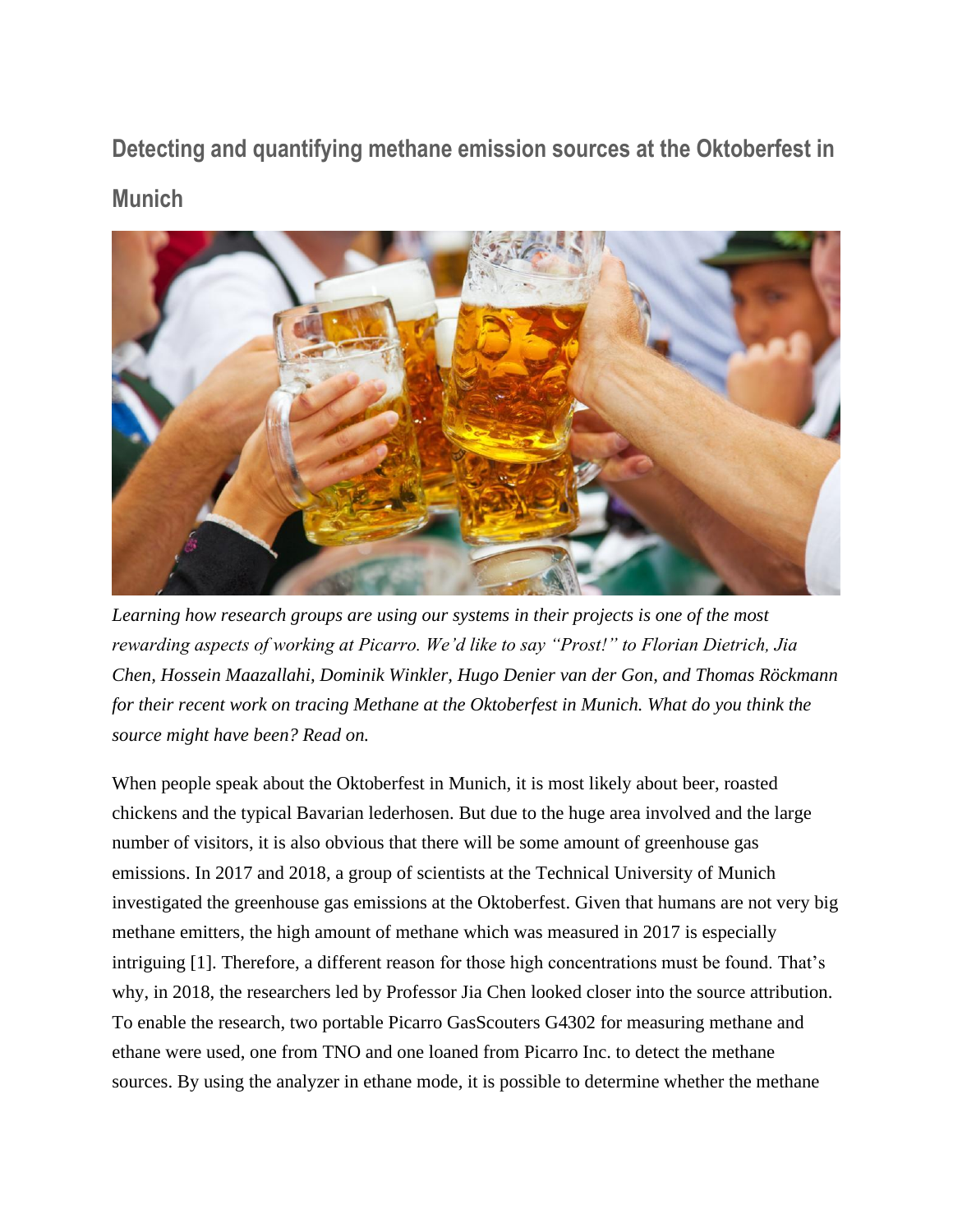source is caused by natural gas or not. The scientists walked (cf. Figure 2 and Figure 4) and biked (cf. Figure 3) around the area of Oktoberfest many times using the GasScouter as a backpack since it was not allowed to go inside due to safety concerns. The measurements were taken both during and after the time of the festival to compare the differences in emission strength and distribution. Another important parameter for using this approach is the wind. The measured concentrations can only be transferred into emission numbers if the particle trajectories are well known. For that reason, an ultrasonic wind measurement sensor is used which is located on a nearby roof.

In retrospect, wind measurement at one point is not sufficient to capture the complex behavior of the wind within an urban area. For future investigations it would be helpful to place a few wind sensors around the measurement site to get a two-dimensional wind field which can be used afterwards to improve the atmospheric modeling approaches. Another idea would be some type of integrated wind measurement system in the backpack. It is probably difficult to develop a system which is independent on the walking speed and direction, but it would be very helpful to determine the actual wind information at each specific location.

The result of one of the measurement days can be seen in Figure 1. On that day there was a constant east wind so that the gas molecules were transported to the western border of the Oktoberfest area. The highest concentrations are observed in the north-western region. That's the area where all the big beer tents are located and, not surprisingly, where most of the visitors are. There is a correlation between the concentrations, the wind direction and the distance to the big tents.

Those preliminary results are being refined by using atmospheric transport models to determine the methane emissions of the Oktoberfest in Munich and to find more sophisticated correlations between the measured parameters. Furthermore, the concentration hotspots will be compared with infrastructure maps to attribute the source type to those emitters. Possible sources could be methane leaks in the natural gas pipeline system, incomplete combustion in the natural gas fired grills or emissions caused by the sewage system.

Interview with Professor Jia Chen on the Oktoberfest research project:

<https://www.tum.de/en/about-tum/news/press-releases/detail/article/34952/>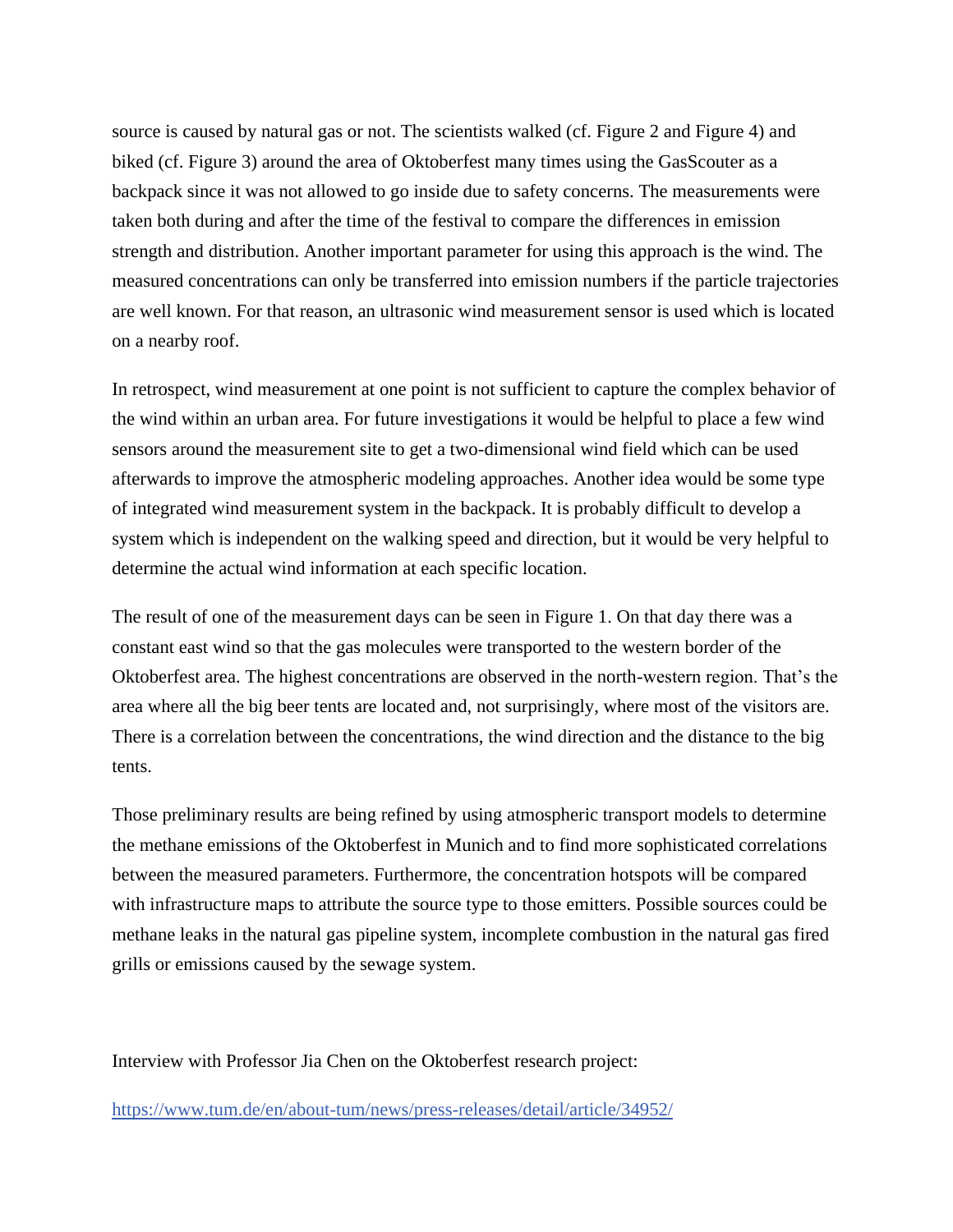Interested in learning more about this research project? Then meet the authors and Picarro at the upcoming [EGU](https://meetingorganizer.copernicus.org/EGU2019/EGU2019-15485-1.pdf) (7-12 April 2019, Vienna, Austria) and [PEFTEC](https://www.ilmexhibitions.com/peftec/) conference (22-23 May 2019, Rotterdam, The Netherlands)!

## **Reference**

[1] Jia Chen, Florian Dietrich, Jonathan Franklin, Taylor Jones, André Butz, Andreas Luther, Ralph Kleinschek, Frank Hase, Mark Wenig, Sheng Ye, Ahmad Nouri, Matthias Frey, Christoph Knote, Carlos Alberti, and Steven Wofsy, 2018, [Mesoscale Column Network for Assessing GHG](https://www.esm.ei.tum.de/fileadmin/w00bva/www/Offene_Stellen/Publikationen/EGU2018-1-10192-2-1.pdf)  [and NOx Emissions in Munich,](https://www.esm.ei.tum.de/fileadmin/w00bva/www/Offene_Stellen/Publikationen/EGU2018-1-10192-2-1.pdf) Geophysical Research Abstracts Vol. 20, EGU2018-10192-2, 2018



*Figure 1: Spatial distribution of methane concentrations during the Oktoberfest.*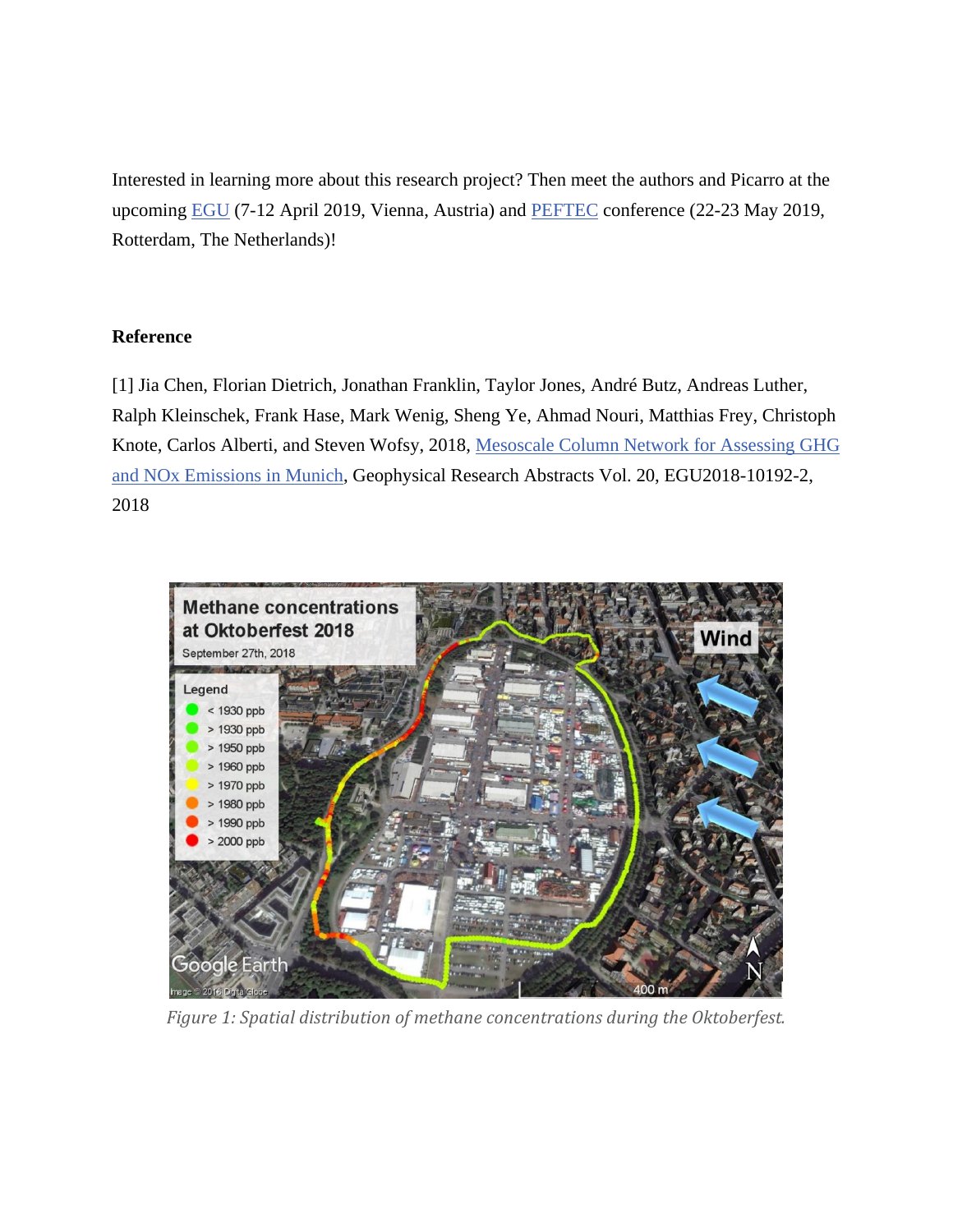

*Figure 2: Dominik Winkler carrying the Picarro backpack analyzer to the Oktoberfest while wearing traditional costumes.*



*Figure 3: Prof. Jia Chen using the Picarro backpack for bike measurements next to the main entrance of Oktoberfest.*